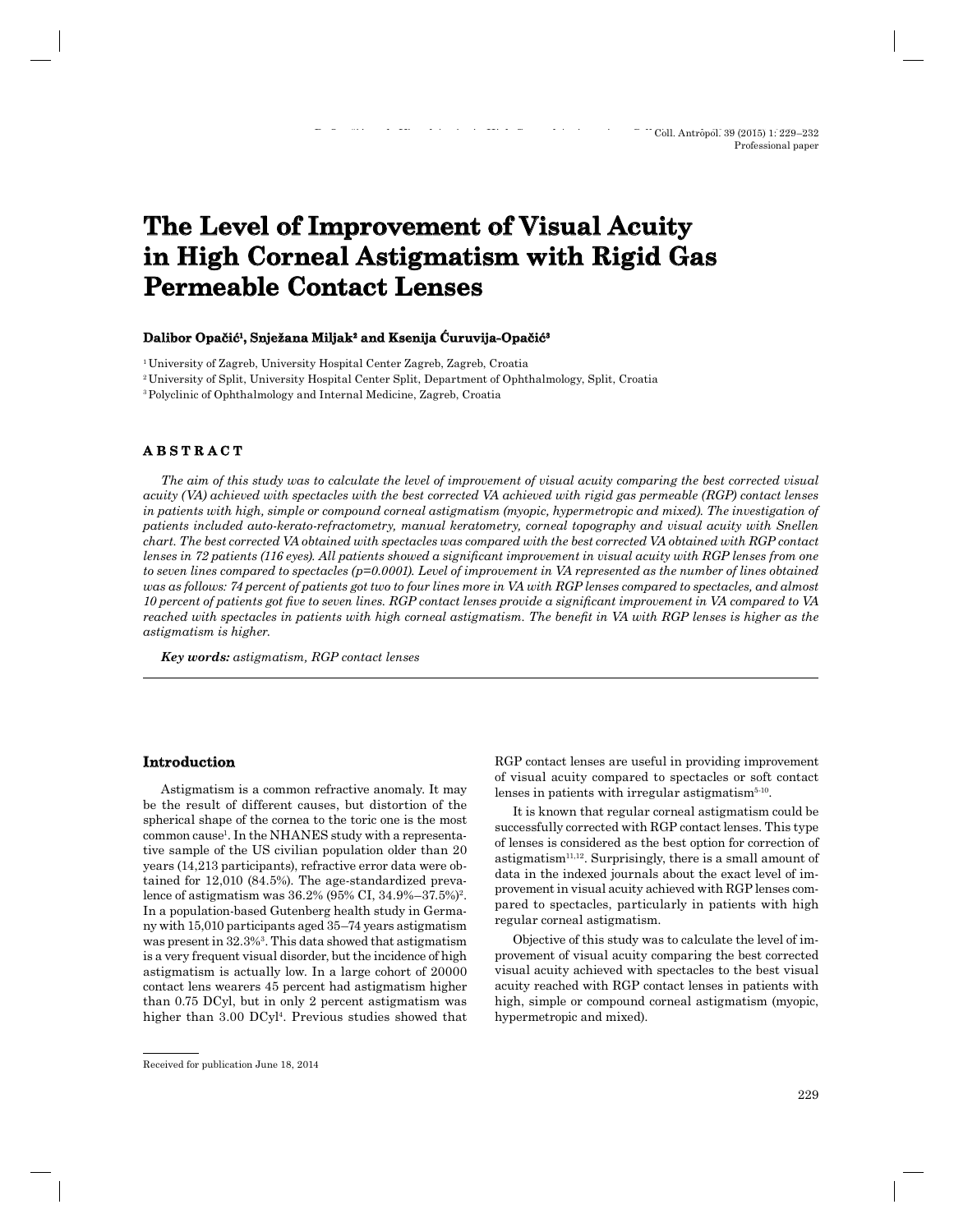### **Materials and Methods**

In this study astigmatism is defined as high when measured 3.00 dioptric cylinder (Dcyl) and higher. The investigation of patients included auto-kerato-refractometry, manual keratometry, corneal topography and visual acuity with Snellen chart.

Seventy-two patients (116 eyes) with astigmatism from 3.00 to 7.00 Dcyl, aged 5 to 51 years were corrected with spectacles, followed by RGP lenses. The best corrected visual acuity achieved with spectacles was compared to the best corrected visual acuity obtained with RGP lenses. The improvement of visual acuity is expressed in lines using Snellen chart which is generally accepted by professionals for visual acuity measurement.

Spherical contact RGP lenses were used in correction up to 3.50 Dcyl, and back toric RGP lenses were used from 3.50 to 7.00 Dcyl. All RGP lenses were from the same manufacturer.

#### **Statistics**

The data were statistically evaluated with Mann-Whitney U test (SPSS 14.0., SPSS Inc., Chicago, IL, USA). Some data were expressed as percentage values and mean values.

## **Results**

The largest number of the examined patients had compound myopic and mixed astigmatism as shown in Table 1.

Achieved median of correction with contact lenses was 1.0; interquartile range (IQR) 0.8–1.0, while with spectacles median of correction was 0.6; IQR 0.5–0.7.

Overall, we reached significantly better visual acuity in our patients with RGP lenses compared to spectacles. (p=0.0001, Figure 1).

In our study 74% of the patients got 2 to 4 lines more in visual acuity with RGP lenses compared to spectacles, and almost 10% got five to seven lines (Table 2).

| TABLE 1                                    |  |  |  |
|--------------------------------------------|--|--|--|
| ASTIGMATISM REPRESENTED BY TIPE AND NUMBER |  |  |  |
| IN EXAMINED PATIENTS                       |  |  |  |

| Astigmatism type   | Number of eyes | %    |
|--------------------|----------------|------|
| Compound myopic    | 43             | 37.0 |
| Mixed              | 38             | 32.8 |
| Compound hyperopic | 18             | 15.5 |
| Simple hyperopic   | 9              | 7.8  |
| Simple myopic      | 8              | 6.9  |
|                    |                |      |

No of eyes = 116 (100%)

**TABLE 2** IMPROVEMENT IN VISUAL ACUIITY EXPRESSED IN LINES ACHIEVED WITH CONTACT LENSES COMPARED TO SPECTACLES

| Improvement<br>in lines | Number of<br>eyes | $\frac{0}{0}$ | $\frac{0}{0}$ |
|-------------------------|-------------------|---------------|---------------|
| 1                       | 19                | 16.4          | 16.4          |
| $\overline{2}$          | 21                | 18.1          |               |
| 3                       | 44                | 37.9          | 74.1          |
| $\overline{4}$          | 21                | 18.1          |               |
| 5                       | 7                 | 6.0           |               |
| 6                       | 3                 | 2.6           | 9.5           |
| 7                       | $\mathbf{1}$      | 0.9           |               |

No of eyes = 116 (100%)



*Fig. 1. The difference in visual acuity after correction in patients with high corneal astigmatism (>3.00 Dcyl). N = number of lines after correction, SP = spectacles, CL = contact lenses. p=0.0001.*

The improvement in visual acuity with RGP lenses compared to that with spectacles is higher when astigmatism is higher. Patients with 3.00 to 3.75 Dcyl got on average 2.32 lines with RGP lenses, patients with 4.00 to 4.75 Dcyl got on average 2.93, patients with 5.00 to 5.75 Dcyl got on average 3.36 lines, and patients with 6.00 to 7.00 Dcyl got four lines with RGP lenses (Table 3).

#### **Discussion and Conclusion**

In the study of Jupiter and Katz it was shown that RGP contact lenses provide a significant improvement in visual acuity compared to spectacles correction in patients with irregular astigmatism. Patients with 20/25–20/30 spectacle visual acuity achieved a one line average improvement with RGP contact lenses. Patients with 20/40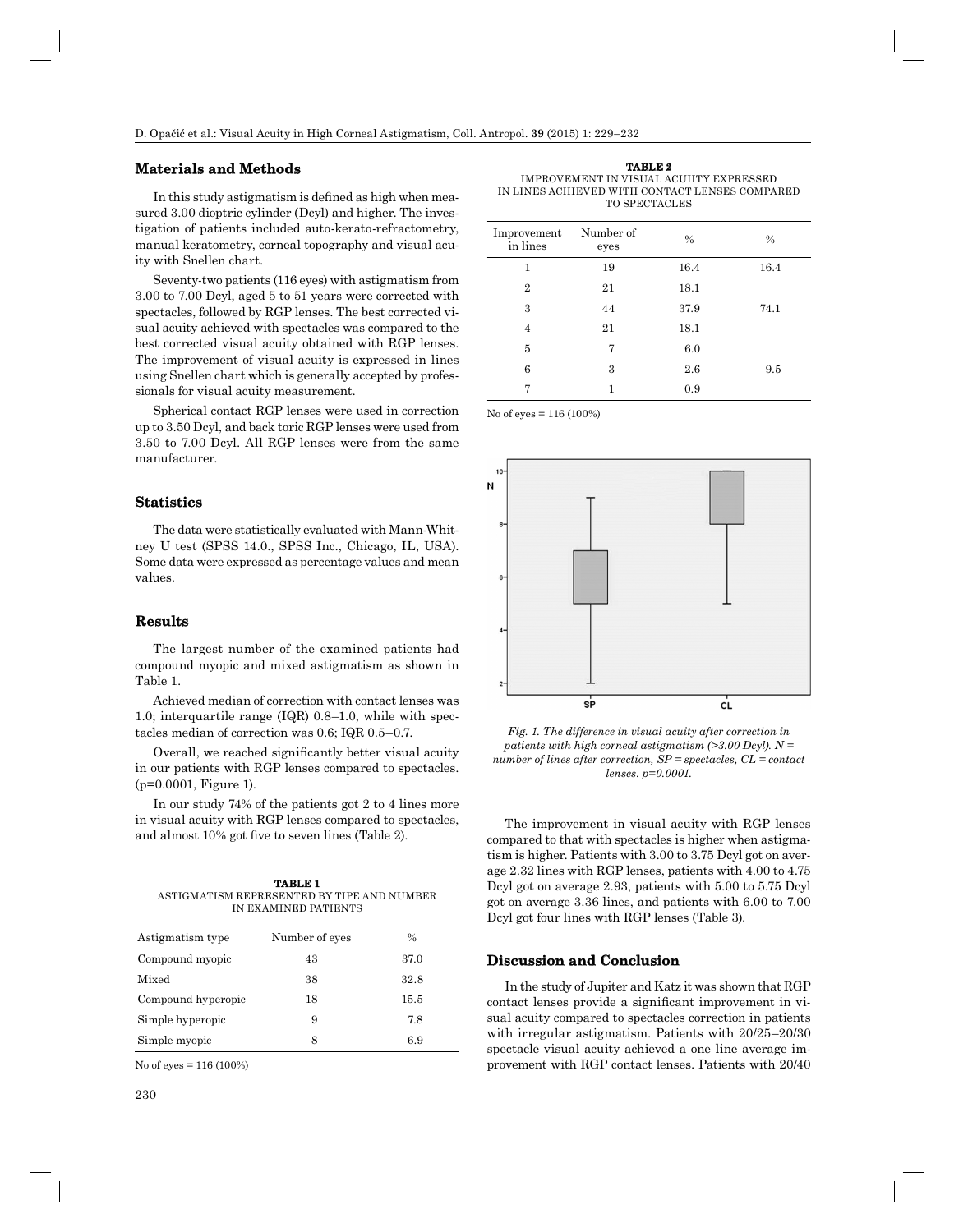**TABLE 3** AVERAGE IMPROVEMENT IN VISUAL ACUITY IN RELATION TO ASTIGMATISM SEVERITY

| Corneal<br>cylinder | No of eyes | $\frac{0}{0}$ | Average<br>improvement<br>in lines |
|---------------------|------------|---------------|------------------------------------|
| $3.00 - 3.75$       | 38         | 2.8           | 2.3                                |
| $4.00 - 4.75$       | 44         | 37.9          | 2.9                                |
| $5.00 - 5.75$       | 25         | 21.6          | 3.4                                |
| $6.00 - 7.00$       | 9          | 7.7           | 4.0                                |

No of eyes = 116 (100%)

spectacle visual acuity achieved a two line average improvement. Patients with spectacle acuity 20/50–20/200 achieved a four line average improvement, and patients with spectacle acuity  $20/400$  a six line average improve $ment<sup>8</sup>$ .

Recently a few studies about correction of astigmatism with soft contact lenses have been published, but all these studies evaluated patients with low regular astigmatism under 2.00 Dcyl<sup>13-15</sup>.

In the study of Micahaud et al. low- and high-contrast visual acuity and stereoscopy were evaluated at both near

#### **R E F E R E N C E S REFERENCES**

1. TWA M, MOREIRA S. Astigmatism and Toric Contact Lenses. In: MANNIS MJ, ZADNIK K, CORAL-GHANEM C, KARA-JOSE N (Eds) Contact Lenses in Ophthalmic Practice, (1ed, Springer-Verlag, New York, 2004). — 2. VITALE S, ELLWEIN L, COTCH MF, FERRIS FL, SPER-DUTO R, Arch Ophthalmol 126 (2008) 1111. DOI: 10.1001/archophthalmol.2009.303. — 3. WOLFRAM C, HOHN R, KOTTLER U, WILD P, BLETTNER M, BUHREN J, PFEIFFER N, MIRSHAHI A. Br J Ophthalmol, accessed 15.3.2014. Available from: URL: Http://bjo.bmj.com/ content/98/7/857.long. DOI: 10.1136/bjophthalmol-2013-304228. — 4. HOLDEN BA. Australian Journal of Optometry, 58 (1975) 279. — 5. SCHEIN OD, ROSENTHAL P, DUCHARME C, Am J Ophthalmol, 109 (1990) 318. — 6. KOK JH, VISSER R, Cornea, 11 (1992) 518. — 7. PUL-LUM KW, BUCKLEY RJ, Cornea, 16 (1997) 612. — 8. JUPITER DG, KATZ HR, CLAO J 26 (2000) 14. — 9. ALIO JL, BELDA JI, ARTOLA

and far with current spectacles and empirically calculated soft toric lenses and RGP toric/bi-toric contact lenses at all distances in patients with moderate and high astigmatism. Visual acuity was measured as reduced under low contrast versus high contrast, but there was no difference in the comparative results between glasses or soft or RGP  $contact$  lenses under each condition<sup>16</sup>.

In the study published in Chinese, Dai Z. et al. compared visual acuity achieved with spectacles to visual acuity with RGP contact lenses in 31 eyes with mixed astigmatism. Results of this study showed much better visual acuity with RGP lenses compared to spectacles<sup>17</sup>.

In other Chinese study by Li et al. spherical RGP contact lenses were used for correction of high corneal astigmatism  $(\geq 3.00 \text{ Dcyl})$ . According to the data from the study (55 eyes in 41 patients) thirty eyes (54.5%) corrected with RGP lenses had better VA than with spectacles, twenty two eyes (40%) had corrected VA with RGP lenses equal to that with spectacles, while three eyes (5.5%) had corrected VA with contact lenses lower than with spectacles<sup>18</sup>.

Our results with RGP lenses in correction of regular astigmatism over 3.00 Dcyl showed significantly better visual acuity compared to spectacles (p=0.0001), with an improvement in visual acuity up to seven lines. In visual acuity the higher the astigmatism the more beneficial RGP lenses are.

A, GARCIA-LLEDO M, OSMAN A, J Cataract Refract Surg, 28 (2002) 1750. — 10. LEAL F, LIPENER C, CHALITA MR, URAS R, CAMPOS M, HOFLING-LIMA AL, Arq Bras Oftalmol, 70 (2007) 247. — 11. KASTL PR, Ophthalmol Clin North Am, 16 (2003) 359. — 12. OPACIC KC, Acta Clin Croat, 51 (2012) 305. — 13. RICHDALE K, BERNTSEN DA, MACK CJ, MERCHEA MM, BARR JT, Optom Vis Sci, 84 (2007) 969. — 14. KURNA SA, SENGOR T, UN M, AKI S, Clin Ophthalmol, 4 (2010) 959. — 15. YOUNG G, SULLEY A, HUNT C, Eye Contact Lens, 37 (2011) 20. — 16. MICHAUD L, BARRIAULT C, DIONNE A, KAR-WATSKY P, Optometry, 80 (2009) 375. — 17. DAI Z, ZHONG X, YANG X, GONG X, LI S, WEI L, ZENG J, Yan Ke Xue Bao, 20 (2004) 240. — 18. LI J, KANG X, RAO Y, LI L, YANG L, WANG F, Chinese Journal of Optometry & Ophthalmology, 1 (2007) 57. DOI: CNKI:SUN:ZXYK.0.2007-01-017.

#### *K. Ćuruvija – Opačić*

*Polyclinic of Ophthalmology and Internal Medicine, Langov trg 6, 10000 Zagreb, Croatia e-mail: ksenija.co@gmail.com*

## **STUPANJ POBOLJŠANJA VIDNE OŠTRINE U VISOKOM KORNEALNOM ASTIGMATIZMU POSTIGNUT SA TVRDIM PLINOPROPUSNIM KONTAKTNIM LEĆAMA**

## **S A Ž E T A K SAŽETAK**

Cilj ovog istraživanja bio je utvrditi stupanj poboljšanja vidne oštrine uspoređujući najbolju postignutu vidnu oštrinu sa naočalama u odnosu na onu postignutu tvrdim plinopropusnim (RGP) kontaktnim lećama u pacijenata sa visokim